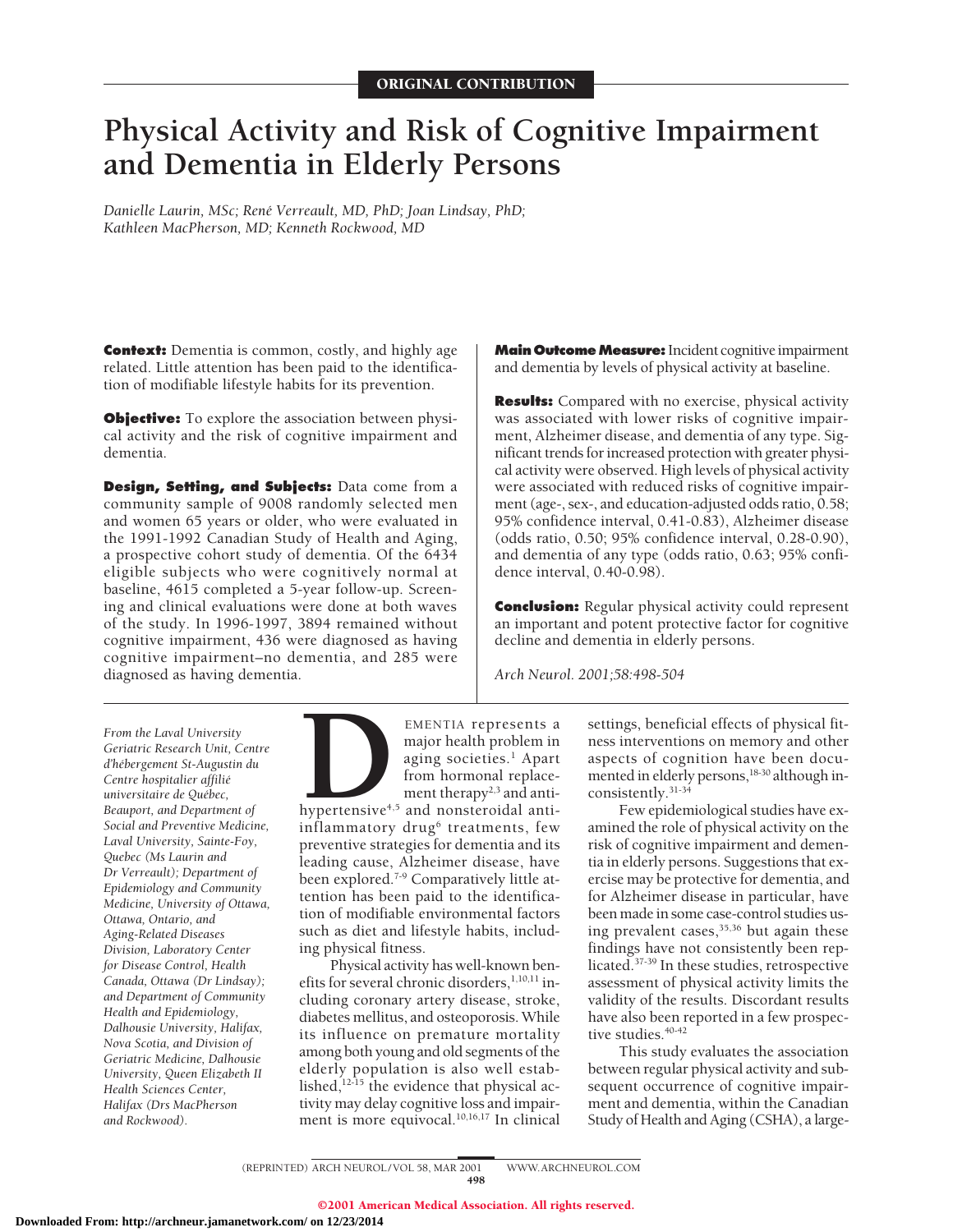# *SUBJECTS AND METHODS*

Data come from the community sample of the CSHA, a national, multicenter, prospective cohort study, designed to focus on the prevalence, incidence, and risk factors for dementia and Alzheimer disease in elderly Canadians. Methodological details of the study have been described elsewhere.<sup>43-45</sup> Briefly, during the first wave of the study conducted in 1991-1992 (CSHA-1), representative samples of men and women 65 years or older were drawn from population-based listings for 36 urban and surrounding rural areas in all 10 Canadian provinces. Of the 10263 people involved, 9008 were living in the community and constituted our initial pool of subjects. All subjects were interviewed to ascertain their perceived health status, general chronic conditions, and functional ability in basic and instrumental activities of daily living, based on a modified version of the Older Americans Research Survey scale.<sup>46</sup> Participants were screened for dementia using the Modified Mini-Mental State (3MS) Examination.<sup>47,48</sup> Subjects who screened positive (3MS Examination score  $\leq$ 77), and a random sample of those who screened negative (3MS Examination score  $\geq$ 78) were asked to attend an extensive standardized 3-stage clinical evaluation.<sup>49</sup> A nurse first screened for hearing and vision problems, and collected information about medication regimen and medical and family histories. Next, a physician carried out standardized physical and neurologic examinations. Third, a psychometrist administered a neuropsychological test battery<sup>50</sup> to all individuals deemed testable (3MS Examination score  $\geq$ 50), the results of which were interpreted by a neuropsychologist. Preliminary diagnoses were made independently according to *Diagnostic and Statistical Manual of Mental Disorders, Revised Third Edition* criteria51 by the physician and the neuropsychologist who subsequently arrived at a diagnosis in a consensus conference. Consensus diagnoses constituted the following: no cognitive impairment, cognitive impairment-no dementia [CIND],<sup>52</sup> Alzheimer disease (probable or possible) according to NINCDS-ADRDA (National Institute of Neurological Disorders and Stroke–Alzheimer's Disease and Related Disorders Association) criteria,53 vascular dementia according to World Health Organization *International Classification of Diseases,* 10th Revision criteria,<sup>54</sup> other specific dementia and unclassifiable dementia. All subjects without dementia were asked to complete and return by mail a self-administered risk factor questionnaire covering specific expositions for which prior hypotheses existed. This questionnaire included questions about demographic characteristics, occupational and environmental exposures, lifestyle, and medical and family histories.

Follow-up was carried out in 1996-1997 (CSHA-2). All subjects who could be contacted and who agreed to participate in the second wave were reinterviewed to measure changes in health status and functioning following a 5-year period on average. Subjects took part in the same diagnostic process as in CSHA-1, including screening and clinical evaluation. Diagnoses from consensus conferences in CSHA-2 were made without knowledge of CSHA-1 diagnoses. Two final diagnoses were made for dementia and vascular dementia, one according to the same criteria used in CSHA-1, and the other according to more recent *Diagnostic and Statistical Manual of Mental Disorders, Fourth Edition*<sup>55</sup> and NINDS-AIREN (National Institute of Neurological Disorders and Stroke–Association Internationale pour la Recherche et l'Enseignement en Neurosciences) criteria.56

Exercise data were collected as part of CSHA-1 when subjects were not demented and represent a proxy for earlier activity up until the time of baseline. The level of physical activity was assessed by combining 2 questions from the risk factor questionnaire regarding frequency and intensity of exercise for subjects who reported regular physical activity. A composite score rating physical activity as either low, moderate, or high, was obtained by summing answers to the frequency question  $(\geq 3$  times per week, weekly, or less than weekly) and the intensity question (more vigorous, equal to, or less vigorous than walking). A high level of physical activity corresponded to an exercise engaged 3 or more times per week at an intensity greater than walking, while a moderate level of physical activity corresponded to exercise also engaged 3 or more times per week, but of an intensity equal to walking. All other combinations of frequency and intensity were considered as a low level of physical activity. Subjects who reported no regular exercise constituted the reference category. The measurement properties of this index were

Continued on next page

scale, prospective cohort study, based on a representative sample of the elderly Canadian population.

# RESULTS

Unimpaired subjects were younger and had completed more years of education (medians of 72 and 11 years, respectively) than those with CIND (medians of 78 and 9 years) or dementia (medians of 80 and 10 years) (**Table 1**). The sex distribution was similar across categories. Reported regular exercise was more frequent for controls than for subjects with CIND or dementia. Table 1 also lists the distribution of these characteristics for eligible subjects in CSHA-1 who died during follow-up or did not participate in CSHA-2. Decedents and nonrespondents were older, less educated, and less physically active at baseline than subjects in the control group, and were generally similar to the group of subjects with CIND or dementia.

After adjusting for age, sex, and education, low, moderate, and high levels of physical activity were related to lower risks for CIND compared with no physical activity (**Table 2**). Likewise, moderate and high levels of physical activity were associated with significantly lower risks for Alzheimer disease and for dementia of any type. A similar but nonsignificant effect was observed with vascular dementia. Significant trends for lower risk with a higher level of physical activity were observed in the groups with CIND ( $P < .001$ ), Alzheimer disease ( $P = .02$ ), and dementia of any type (*P*=.04).

Associations between physical activity and risk of CIND and dementia were examined separately for men and women (**Table 3**). Among women, after adjusting for age and education, regular exercise was associated with significantly lower risks of CIND, Alzheimer disease, and dementia. The ORs were lowest for the highest level of physical activity, showing approximately 50% reduc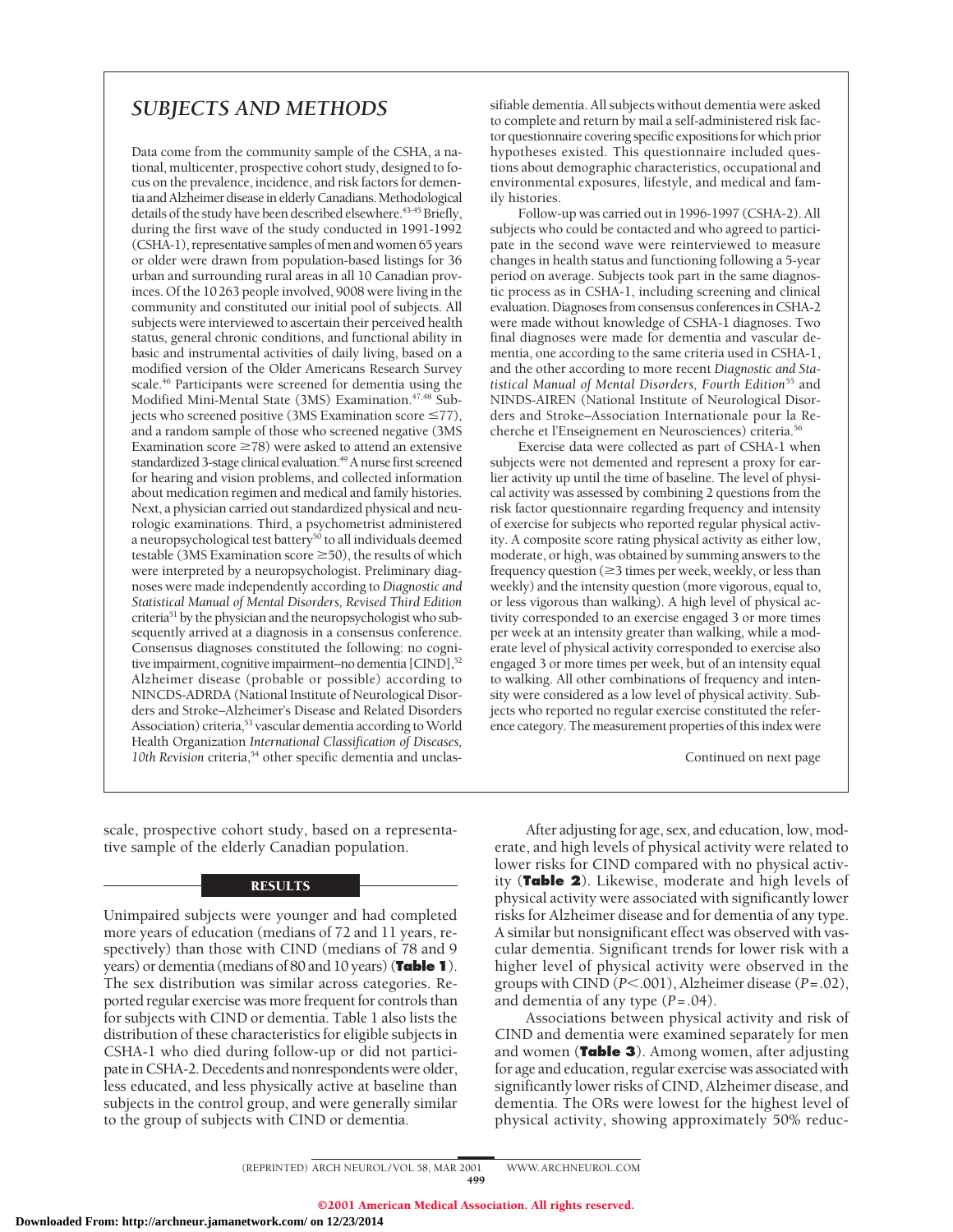assessed with an independent sample of 738 elderly individuals, to whom the risk factor questionnaire was administered by an interviewer. Construct validity was assessed by comparing the combined score with other reported markers of health hypothesized to be related to exercise and self-rated health. The average intraclass coefficient for the combined score was 0.76 (95% confidence interval [CI], 0.72-0.79; *P*=.002), while the combined score demonstrated satisfactory construct validity, and seemed to be well associated with mortality over 5 years.<sup>57</sup>

Ethical approval for the study was obtained from ethics review boards in all participating centers. Subjects living in the province of Newfoundland had to be excluded from CSHA-2 final analyses, because of recent provincial legislation restricting the possibility of obtaining consent from proxies for participation of mentally incompetent subjects.

### **DESIGN**

The effect of physical activity on cognitive impairment and dementia was analyzed using a case-control approach within the CSHA-1 cohort, with incident cases and controls selected at the end of CSHA-2. To be included in the analysis, subjects initially had to be screened negative or without dementia or CIND according to the clinical evaluation. The following 4 outcomes were examined according to CSHA-2 final diagnoses: CIND, Alzheimer disease, vascular dementia, and any type of dementia. The diagnosis of dementia for these analyses was based on the *Diagnostic and Statistical Manual of Mental Disorders, Fourth Edition* criteria.55 Subjects who remained without cognitive impairment or dementia in CSHA-2, according to the screening test and/or the clinical evaluation, served as controls. A fifth end point was examined among controls only and consisted of whether they experienced a reduction of 5 points or more on the 3MS Examination score from CSHA-1 to CSHA-2.

# **STUDY POPULATION**

Of the 9008 subjects in the original sample at CSHA-1, 442 subjects from Newfoundland were excluded from the analyses as were 826 subjects diagnosed as having CIND or dementia in CSHA-1. Of the remaining 7740 eligible subjects, 6434 (83.1%) subjects had a risk factor questionnaire available. Subjects who died during the follow-up period  $(n=1172)$ , who refused to participate in CSHA-2 ( $n=374$ ), or who were lost to follow-up ( $n=273$ ) also were excluded, leaving 4615 subjects. Of these, 3894 were still not cognitively impaired in CSHA-2 (controls) and 436 were diagnosed as having CIND, 194 Alzheimer disease, 61 vascular dementia, and 30 other specific or unclassifiable dementia.

# **STATISTICAL ANALYSIS**

Five separate analyses were performed to assess the associations between exercise and incident cognitive loss, CIND, Alzheimer disease, vascular dementia, and any type of dementia. Univariate and multivariate logistic regression models were used to analyze the crude and adjusted odds ratios (ORs) for the 5 end points. Age, sex, and education were included in all multivariate models as potential confounders; age and education were entered as continuous variables. Other variables examined as potential confounders included the following: family history of dementia; regular smoking; regular alcohol consumption; use of nonsteroidal anti-inflammatory drugs; a summation score for the 7 items of activities of daily (ie, eating, transferring [ie, the capacity to get in and out of bed], toileting, grooming, dressing, walking, and bathing); a summation score for the 7 items of instrumental activities of daily living (ie, selfmedicating, telephone use, handling money, meal preparation, walking outside, shopping, and housework); selfrated health; and number of reported chronic diseases from a list of 10 conditions (ie, heart disease, hypertension, cancer, stroke and other neurologic diseases, arthritis, ulcer, diabetes mellitus, thyroid disease, kidney disease, and depression). Modification of risk by age, sex, education, and family history of dementia was investigated using interaction terms.  $\chi^2$  Tests for linear trend were performed using the 4-level physical activity variable as an ordinal variable in adjusted models.

tions in risk of CIND and dementia, and a 60% reduction for Alzheimer disease, as compared with no physical activity. Trends in decreasing risk with increasing levels of activity were significant for CIND ( $P$ <.001), Alzheimer disease (*P*=.03), and dementia (*P*=.02). Among men, associations between levels of physical activity and decreased risk of CIND and dementia were observed, but none were of statistical significance. No interaction was found between regular physical activity and age, education, or family history of dementia (data not shown). The association between physical activity and risk of CIND, Alzheimer disease, and dementia, according to sex and adjusted for several potential confounders, is given in **Table 4**. Estimates of ORs for men and women were similar to those reported earlier, but some lost statistical significance. Among women, tests for trend remained significant for CIND (*P<.003*) and Alzheimer disease (*P*=.05), but did not reach statistical significance for dementia of any type (*P*=.18).

**Table 5** gives the association between physical activity and risk of a 5-point loss on the 3MS Examination, according to sex among controls only. After adjusting for age and education, no association was found for men, whereas a significant protective effect was observed for the highest level of physical activity among women (OR, 0.58; 95% CI, 0.40-0.82). A significant trend for an increased protective effect with higher level of physical activity was noted in women  $(P<.01)$ , but not in men.

#### **COMMENT**

This large-scale, prospective cohort study showed a significant protective effect of regular physical activity on the risk of cognitive impairment and dementia, particularly of the Alzheimer type, in a representative sample of the Canadian elderly population. These associations were observed mainly in women and revealed a significant dose-response relationship showing decreasing risk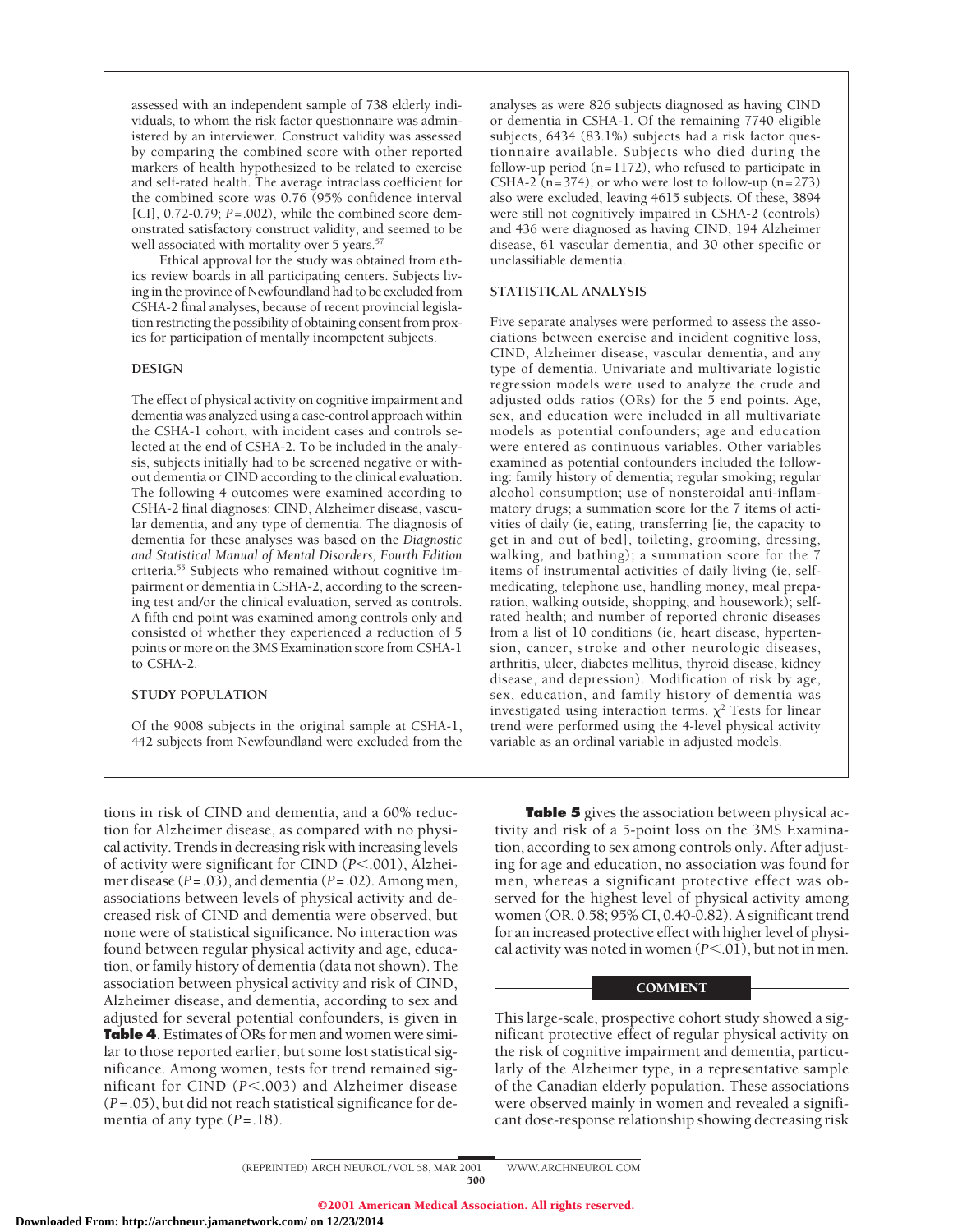|                            |                                 | Study Population ( $n = 4615$ )          |                                              |                                  |                                      |  |
|----------------------------|---------------------------------|------------------------------------------|----------------------------------------------|----------------------------------|--------------------------------------|--|
| Variable                   | <b>Controls</b><br>$(n = 3894)$ | <b>Subjects With CIND</b><br>$(n = 436)$ | <b>Subjects With Dementia</b><br>$(n = 285)$ | <b>Decedents</b><br>$(n = 1172)$ | <b>Nonrespondents</b><br>$(n = 647)$ |  |
| Age, y                     |                                 |                                          |                                              |                                  |                                      |  |
| 65-74                      | 2317 (59.5)                     | 138(31.7)                                | 53(18.6)                                     | 345 (29.4)                       | 288 (44.5)                           |  |
| 75-84                      | 1425 (36.6)                     | 210(48.2)                                | 153 (53.7)                                   | 549 (46.8)                       | 282 (43.6)                           |  |
| $\geq 85$                  | 152(3.9)                        | 88 (20.2)                                | 79 (27.7)                                    | 278 (23.7)                       | 77 (11.9)                            |  |
| Sex                        |                                 |                                          |                                              |                                  |                                      |  |
| Male                       | 1543 (39.6)                     | 179(41.1)                                | 109(38.2)                                    | 565 (48.2)                       | 227(35.1)                            |  |
| Female                     | 2351 (60.4)                     | 257 (58.9)                               | 176 (61.8)                                   | 607(51.8)                        | 420 (64.9)                           |  |
| Educational level, y       |                                 |                                          |                                              |                                  |                                      |  |
| $0 - 8$                    | 980 (25.2)                      | 201(46.2)                                | 98 (34.9)                                    | 392 (33.5)                       | 213(33.0)                            |  |
| $9 - 12$                   | 1759 (45.3)                     | 163 (37.5)                               | 117(41.6)                                    | 523 (44.7)                       | 276 (42.8)                           |  |
| $\geq$ 13                  | 1147 (29.5)                     | 71 (16.3)                                | 66 (23.5)                                    | 255(21.8)                        | 156 (24.2)                           |  |
| Regular physical activity† |                                 |                                          |                                              |                                  |                                      |  |
| None                       | 1103 (30.0)                     | 169 (44.2)                               | 110(44.4)                                    | 556 (51.0)                       | 219(37.1)                            |  |
| Low                        | 485 (13.2)                      | 44 (11.5)                                | 28(11.3)                                     | 138 (12.7)                       | 69 (11.7)                            |  |
| Moderate                   | 1360 (37.0)                     | 122(31.9)                                | 79 (31.9)                                    | 287 (26.3)                       | 211(35.8)                            |  |
| High                       | 731 (19.9)                      | 47 (12.3)                                | 31(12.5)                                     | 109(10.0)                        | 91(15.4)                             |  |

\*All values are expressed as numbers (percentages). CIND indicates cognitive impairment−no dementia.

 $\dagger$ Physical activity was the composite score obtained by summing answers to the frequency question ( $\geq$ 3 times per week, weekly, or less than weekly) and the intensity question (more vigorous, equal to, or less vigorous than walking) on the Canadian Study of Health and Aging. See the "Subjects and Methods" section for further explanation.

|                    | Table 2. Relationship Between Physical Activity and Risk of Cognitive Impairment–No Dementia (CIND) and Dementia |                     |                                         |                   |                                         |                     |                                         |                   |
|--------------------|------------------------------------------------------------------------------------------------------------------|---------------------|-----------------------------------------|-------------------|-----------------------------------------|---------------------|-----------------------------------------|-------------------|
|                    |                                                                                                                  |                     | <b>Dementia</b>                         |                   |                                         |                     |                                         |                   |
|                    | <b>CIND</b>                                                                                                      |                     | <b>Alzheimer Disease</b>                |                   | <b>Vascular Type</b>                    |                     | Any Type                                |                   |
|                    | No. of Cases/<br><b>No. of Controls</b>                                                                          | OR $(95%$ CI)*      | No. of Cases/<br><b>No. of Controls</b> | OR (95% CI)       | No. of Cases/<br><b>No. of Controls</b> | OR (95% CI)         | No. of Cases/<br><b>No. of Controls</b> | OR (95% CI)       |
| Physical activity+ |                                                                                                                  |                     |                                         |                   |                                         |                     |                                         |                   |
| <b>None</b>        | 169/1103                                                                                                         | 1.00                | 80/1103                                 | 1.00              | 23/1103                                 | 1.00                | 110/1103                                | 1.00              |
| Low                | 44/485                                                                                                           | $0.66(0.46-0.96)$   | 21/485                                  | $0.67(0.39-1.14)$ | 5/485                                   | $0.54(0.20-1.44)$   | 28/485                                  | $0.64(0.41-1.02)$ |
| Moderate           | 122/1360                                                                                                         | $0.67(0.52 - 0.87)$ | 52/1360                                 | $0.67(0.46-0.98)$ | 18/1360                                 | $0.70(0.37 - 1.31)$ | 79/1360                                 | $0.69(0.50-0.95)$ |
| High               | 47/731                                                                                                           | $0.58(0.41 - 0.83)$ | 16/731                                  | $0.50(0.28-0.90)$ | 8/731                                   | $0.63(0.27-1.44)$   | 31/731                                  | $0.63(0.40-0.98)$ |
| Test for trend     |                                                                                                                  | P<.001              |                                         | $P = .02$         |                                         | $P = .46$           |                                         | $P = .04$         |

\*OR indicates odds ratio; CI, confidence interval.

†Data are adjusted for age, sex, and educational level. See the "Subjects and Methods" section for an explanation of the physical activity categories.

with increasing level of physical activity. We also found a lower risk of cognitive loss associated with intensive regular physical activity among elderly women who remained cognitively normal during the study period.

Few other prospective studies have examined the association of regular exercise with the risk of dementia in elderly populations. In Japan, Yoshitake et al<sup>41</sup> followed up a cohort of 828 people for 7 years and reported a relative risk of 0.20 for Alzheimer disease in physically active compared with nonactive subjects, but did not find any association for vascular dementia. These analyses were based on small samples of incident cases, and measurement of physical activity was limited to a 4-category question on intensity of physical activities from leisure to work. Li et al<sup>40</sup> completed a 3-year follow-up study of 1090 people in China and found a relative risk of 8.7 for dementia in subjects limited to indoor activities, compared with those without such limitations. The study, however, was based on only 13 incident cases of dementia and did not include specific measures of physical exercise. Finally, Broe et al $^{\overline{4}2}$  conducted a 3-year follow-up study of 327 people in Australia and reported no association between physical exercise (ranging from gardening to sports or walking) and risk of dementia or performance to a series of cognitive tests.

Our results are based on a large representative sample, using a rigorous prospective design, avoiding biases related to retrospective assessment of regular exercise and other exposures. In addition, participation rates remained high<sup>58</sup> throughout all phases of the study<sup>44</sup> and, subjects were assessed using an extensive standardized diagnostic protocol including clinical evaluations by a physician and a neuropsychologist.

Our study also has limitations. Of all eligible subjects at baseline for whom a risk factor questionnaire was available, 1172 (18.2%) died during the 5-year follow-up period and were excluded from the analyses. These subjects were, at baseline, generally older, less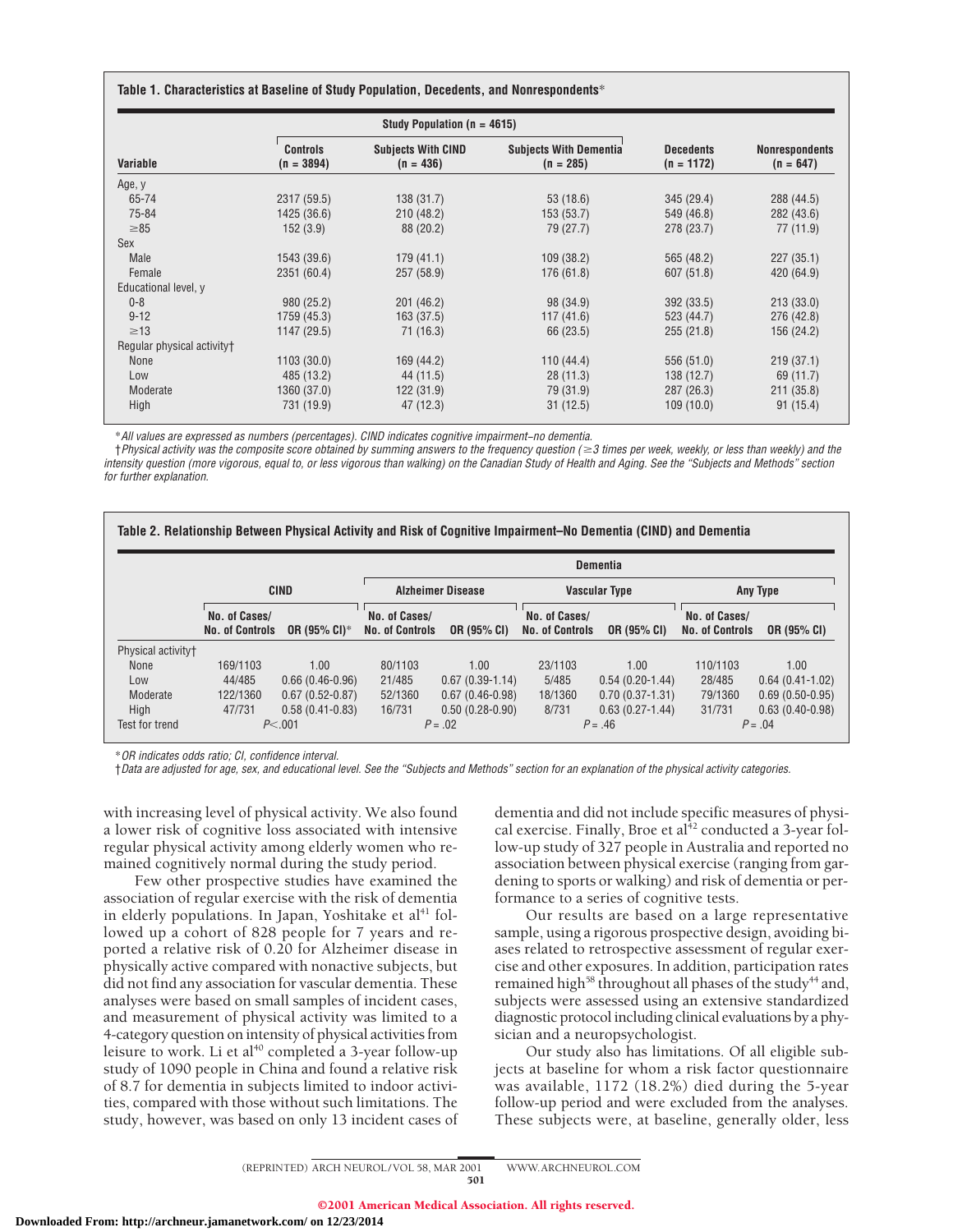# **Table 3. Relationship Between Physical Activity and Risk of Cognitive Impairment–No Dementia (CIND) and Dementia, According to Sex**

|                       |                                         |                          | <b>Dementia</b>                         |                     |                                         |                     |  |
|-----------------------|-----------------------------------------|--------------------------|-----------------------------------------|---------------------|-----------------------------------------|---------------------|--|
|                       | <b>CIND</b>                             |                          | <b>Alzheimer Disease</b>                |                     | Any Type                                |                     |  |
|                       | No. of Cases/<br><b>No. of Controls</b> | OR $(95\% \text{ Cl})^*$ | No. of Cases/<br><b>No. of Controls</b> | OR (95% CI)         | No. of Cases/<br><b>No. of Controls</b> | OR (95% CI)         |  |
|                       |                                         |                          | Men                                     |                     |                                         |                     |  |
| Physical activity+    |                                         |                          |                                         |                     |                                         |                     |  |
| None                  | 55/393                                  | 1.00                     | 19/393                                  | 1.00                | 30/393                                  | 1.00                |  |
| Low                   | 13/169                                  | $0.58(0.30-1.11)$        | 8/169                                   | $0.87(0.34 - 2.19)$ | 12/169                                  | $0.88(0.42 - 1.86)$ |  |
| Moderate              | 66/525                                  | $0.92(0.62 - 1.38)$      | 17/525                                  | $0.68(0.34-1.37)$   | 33/525                                  | $0.82(0.48-1.41)$   |  |
| High                  | 29/386                                  | $0.68(0.42 - 1.11)$      | 9/386                                   | $0.67(0.29-1.54)$   | 19/386                                  | $0.83(0.45-1.55)$   |  |
| Test for trend        | $P = .16$                               |                          | $P = .43$                               |                     | $P = .78$                               |                     |  |
|                       |                                         |                          | Women                                   |                     |                                         |                     |  |
| Physical activity     |                                         |                          |                                         |                     |                                         |                     |  |
| None                  | 114/710                                 | 1.00                     | 61/710                                  | 1.00                | 80/710                                  | 1.00                |  |
| Low                   | 31/316                                  | $0.71(0.46-1.09)$        | 13/316                                  | $0.60(0.31 - 1.14)$ | 16/316                                  | $0.55(0.31-0.97)$   |  |
| Moderate              | 56/835                                  | $0.52(0.37 - 0.74)$      | 35/835                                  | $0.67(0.42 - 1.06)$ | 46/835                                  | $0.64(0.43-0.95)$   |  |
| High                  | 18/345                                  | $0.53(0.31-0.89)$        | 7/345                                   | $0.38(0.16-0.91)$   | 12/345                                  | $0.48(0.25-0.94)$   |  |
| <b>Test for trend</b> |                                         | P<.001                   |                                         | $P = .03$           |                                         | $P = .02$           |  |

\*OR indicates odds ratio; CI, confidence interval.

†Data are adjusted for age and educational level. See the "Subjects and Methods" section for an explanation of the physical activity categories.

# **Table 4. Relationship Between Physical Activity and Risk of Cognitive Impairment−No Dementia (CIND) and Dementia, According to Sex and Adjusted for Several Potential Confounders**

|                            |                                | <b>Dementia</b>                |                       |
|----------------------------|--------------------------------|--------------------------------|-----------------------|
|                            | CIND, OR $(95\% \text{ Cl})^*$ | Alzheimer Disease, OR (95% CI) | Any Type, OR (95% CI) |
|                            |                                | Men                            |                       |
| Regular physical activity† |                                |                                |                       |
| None                       | 1.00                           | 1.00                           | 1.00                  |
| Low                        | $0.65(0.30-1.38)$              | $0.87(0.26-2.90)$              | $0.96(0.40-2.31)$     |
| Moderate                   | $0.84(0.53-1.34)$              | $0.61(0.25-1.50)$              | $0.72(0.38-1.38)$     |
| High                       | $0.68(0.39-1.20)$              | $0.73(0.27-1.98)$              | $0.91(0.45-1.83)$     |
| Test for trend             | $P = .24$                      | $P = .62$                      | $P = .90$             |
|                            |                                | Women                          |                       |
| Regular physical activity  |                                |                                |                       |
| None                       | 1.00                           | 1.00                           | 1.00                  |
| Low                        | $0.69(0.41-1.16)$              | $0.70(0.33-1.49)$              | $0.63(0.32 - 1.25)$   |
| Moderate                   | $0.55(0.36-0.82)$              | $0.87(0.51 - 1.48)$            | $0.87(0.55-1.39)$     |
| High                       | $0.47(0.25-0.90)$              | $0.27(0.08-0.90)$              | $0.55(0.25-1.21)$     |
| Test for trend             | $P = .003$                     | $P = .05$                      | $P = .18$             |

\*OR indicates odds ratio; CI, confidence interval.

†Odds ratios are adjusted for age, sex, educational level, smoking, alcohol, use of nonsteroidal anti-inflammatory drugs, functional ability in basic and instrumental activities of daily living, self-rated health, and the number of chronic health conditions. See the "Subjects and Methods" section for an explanation of the physical activity categories.

educated, less physically active, and suffered more frequently from chronic diseases than subjects who completed follow-up. Excluding decedents may have produced distortions in the results, if they were both less physically active at baseline and at high risk of developing cognitive impairment or dementia. In a recent article by CSHA investigators presenting incidence figures for dementia in Canada, $44$  an effort was made to estimate the probability of dementia for subjects who died during follow-up, from the following 3 sources: (1) the mention of dementia on death certificates; (2) information from proxies about a diagnosis of memory problem, Alzheimer disease, or senile dementia prior to death; and (3) a logistic regression model estimating the probability that the deceased person was demented prior to death, based on an analysis of 71 people who died within 2 to 5 months of undergoing a complete diagnostic evaluation. These estimates could be obtained for most decedents, but were unavailable for nonrespondents. Using one or more of these criteria, 21.2% of decedents could be classified as having developed dementia during follow-up. When analyses were redone including 249 decedents as demented cases and 773 as nondemented controls, the observed associations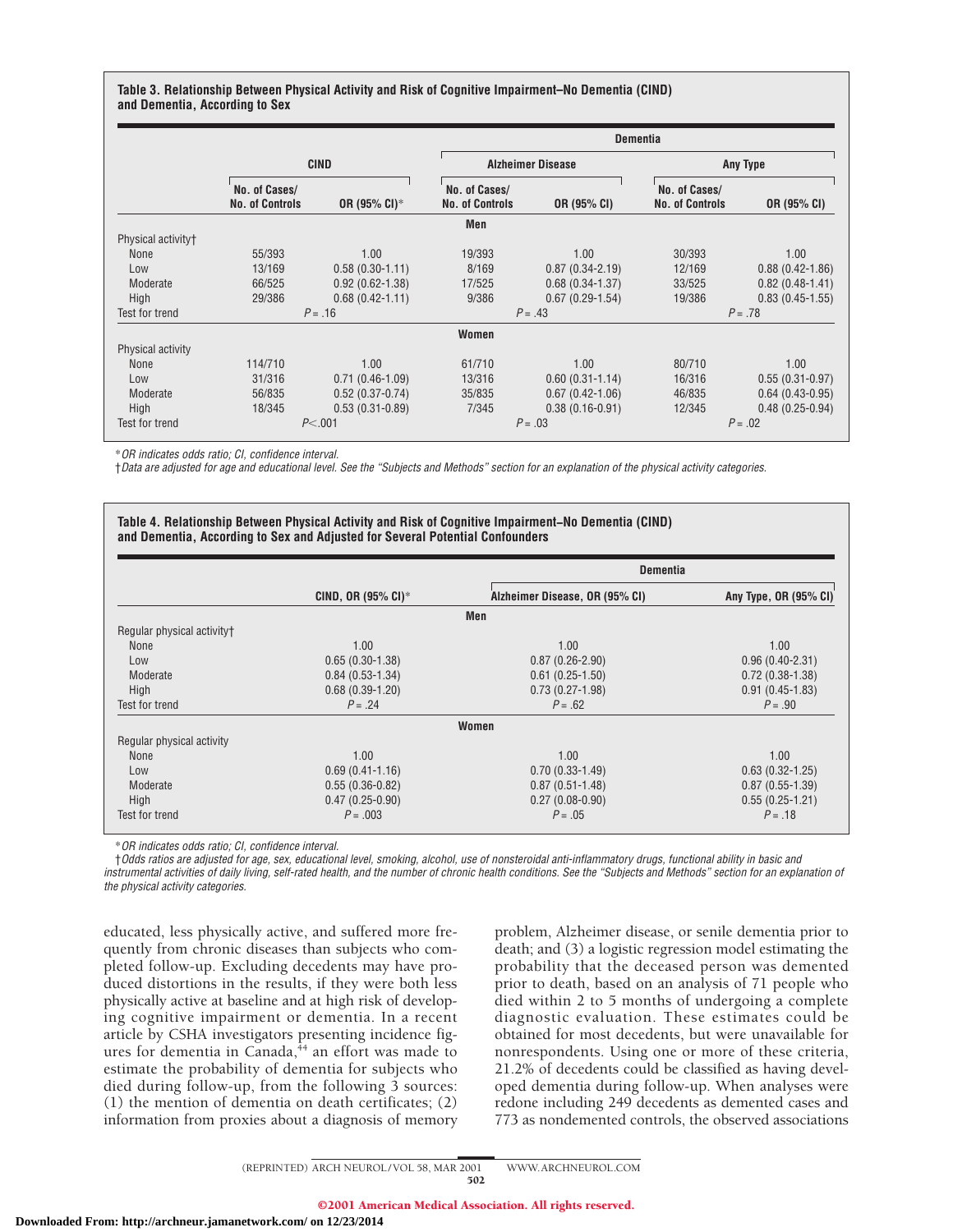|                    | <b>Cognitive Loss</b>        |                     |                              |                     |  |  |  |
|--------------------|------------------------------|---------------------|------------------------------|---------------------|--|--|--|
|                    | Men                          |                     | Women                        |                     |  |  |  |
|                    | No. of Cases/No. of Controls | OR (95% CI)*        | No. of Cases/No. of Controls | OR (95% CI)         |  |  |  |
| Physical activity+ |                              |                     |                              |                     |  |  |  |
| None               | 113/280                      | 1.00                | 176/53                       | 1.00                |  |  |  |
| Low                | 46/123                       | $0.96(0.63 - 1.44)$ | 79/237                       | $1.06(0.78-1.45)$   |  |  |  |
| Moderate           | 134/391                      | $0.85(0.63 - 1.15)$ | 182/653                      | $0.92(0.72 - 1.17)$ |  |  |  |
| High               | 103/283                      | $0.98(0.71-1.35)$   | 49/296                       | $0.58(0.40-0.82)$   |  |  |  |
| Test for trend     | $P = .57$                    |                     | $P = .01$                    |                     |  |  |  |

\*OR indicates odds ratio; CI, confidence interval.

†Data are adjusted for age and educational level. See the "Subjects and Methods" section for an explanation of the physical activity categories.

between physical activity and risk of dementia persisted and were even more statistically significant. This suggests that exclusion of deceased subjects from our study had little effect on our results, if anything making estimates somewhat conservative.

It might be argued that engaging in regular physical activity does not per se play a protective role on cognition and cognitive disorders, as suggested by our study, but rather can be viewed merely as a marker of good health, being itself related to lower risk of cognitive impairment and dementia. We tried to examine this hypothesis by adding in our logistic models variables related to health status, and observed that risk estimates remained very similar to those reported for men and women when controlling for age and education only.

Despite the prospective nature of the study, our results might possibly be explained by some preclinical cognitive decline (not yet detectable by screening and clinical evaluations at CSHA-1) among subjects who later developed CIND or dementia by CSHA-2. If so, lower physical activity could then be a consequence of CIND or dementia at its preclinical state rather than a risk factor. In this context, we reanalyzed our data excluding subjects who reported early cognitive symptoms in the first 2 years of follow-up and obtained practically unchanged results. Moreover, the fact that the protective effect of exercise on cognitive loss persisted among subjects who remained without CIND or dementia during the whole 5-year follow-up period does not favor this hypothesis of a preclinical state for explaining our results, although it cannot be ruled out.

Several mechanisms may underlie the potentially protective effects of physical activity on cognitive function. It has been shown that physical activity sustains cerebral blood flow<sup>19</sup> by decreasing blood pressure, lowering lipid levels, inhibiting platelet aggregability, or enhancing cerebral metabolic demands. There is also evidence that exercise may improve aerobic capacity and cerebral nutrient supply.24,59 More recently, experimental studies in rodents indicated that growth factors could be involved.<sup>60</sup> To our knowledge, our results suggest, for the first time, that exercise may be protective especially for women. Apparent lack of association between exercise and CIND and dementia in men could be attributed to insufficient numbers of cases. Stronger associations found in women could also be related to some interaction between exercise and hormone metabolism. Endurance exercise training has been shown to have an independent but complementary effect to hormone replacement therapy on serum lipid profiles in healthy postmenopausal women.<sup>61</sup>

Our study suggests that engaging in regular physical activity, among other health benefits, may delay or prevent the onset of cognitive impairment and dementia in the elderly, especially in women. Although these findings will need confirmation in further epidemiological and intervention studies, this study suggests that regular practice of physical activity could represent an important and potent protective factor for cognitive impairment, Alzheimer disease, and other dementia in the elderly population.

#### *Accepted for publication November 29, 2000.*

*Data reported in this article were collected as part of the CSHA. The core study was funded by the Seniors' Independence Research Program, through the National Health Research and Development Program (NHRDP) of Health Canada (Project No. 6606-3954-MC [S]). Additional funding was provided by Pfizer Canada Inc through the Medical Research Council/Pharmaceutical Manufacturers Association of Canada Health Activity Program, NHRDP (Project No. 6603-1417- 302 [R]), Bayer Inc, and the British Columbia Health Research Foundation (Project Nos. 38 [93-2] and 34 [96-1]). Ms Laurin was supported in part by a National Health PhD Fellowship provided by the NHRDP (Project No. 6605-5228- 47) and by the Laval University Chair for Geriatric Research. Dr Verreault is supported by the Laval University Chair for Geriatric Research.*

*This study was coordinated through the University of Ottawa and the Division of Aging and Seniors, Health Canada.*

*We are grateful to Susan Kirkland, PhD, for her comments on an earlier draft of the manuscript.*

*Corresponding author and reprints: Rene´ Verreault, MD, PhD, Laval University Geriatric Research Unit, Centre d'he´bergement St-Augustin du Centre hospitalier affilie´* universitaire de Québec, 2135 Terrasse Cadieux, Beau*port, Quebec, Canada G1C 1Z2 (e-mail: Rene.Verreault @msp.ulaval.ca).*

# **REFERENCES**

127-144. 2. Mulnard RA, Cotman CW, Kawas C, et al, for the Alzheimer's Disease Coopera-

(REPRINTED) ARCH NEUROL / VOL 58, MAR 2001 WWW.ARCHNEUROL.COM 503

<sup>1.</sup> Cobbs EL, Ralapati AN. Health of older women. Med Clin North Am. 1998;82: